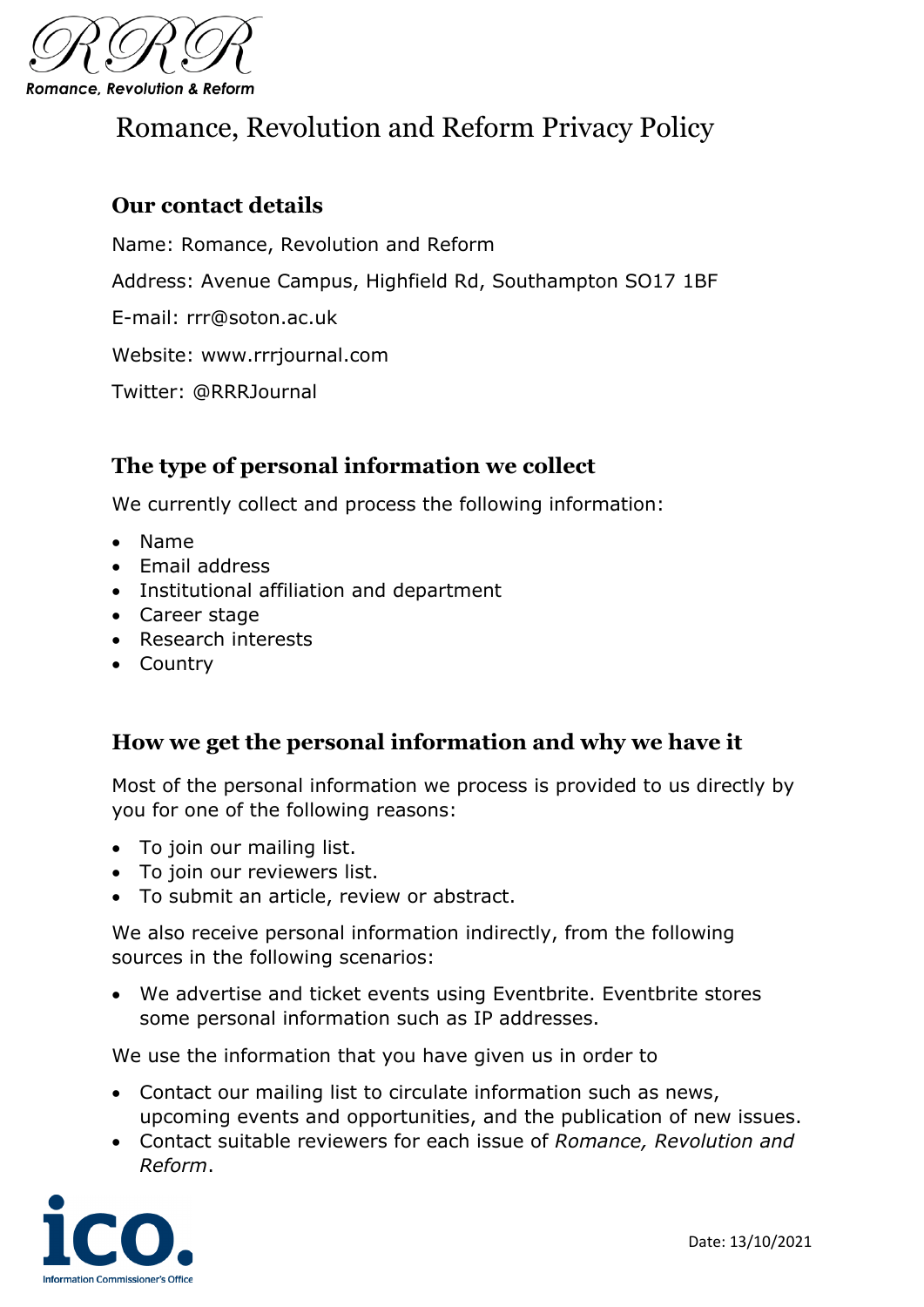

- Contact suitable peer reviewers for each journal article submission.
- Liaise with authors, board members and conference speakers.

This information is not shared.

Under the General Data Protection Regulation (GDPR), the lawful bases we rely on for processing this information are:

• Your consent. You are able to remove your consent at any time. You can do this by contacting the Editor-in-Chief at rrr@soton.ac.uk.

#### **How we store your personal information**

Your information is securely stored on the University of Southampton's servers and on the personal computers of the Editor-in-Chief and Deputy Editor.

We keep names, email addresses, institutional affiliations and departments, career stages, research interests and countries until you withdraw your consent. We will then dispose your information by deleting it from our database.

If you are a member of the Editorial Board, these details will be deleted one year after your departure from the board.

#### **Your data protection rights**

Under data protection law, you have rights including:

**Your right of access** - You have the right to ask us for copies of your personal information.

**Your right to rectification** - You have the right to ask us to rectify personal information you think is inaccurate. You also have the right to ask us to complete information you think is incomplete.

**Your right to erasure** - You have the right to ask us to erase your personal information in certain circumstances.

**Your right to restriction of processing** - You have the right to ask us to restrict the processing of your personal information in certain circumstances.

**Your right to object to processing** - You have the the right to object to the processing of your personal information in certain circumstances.